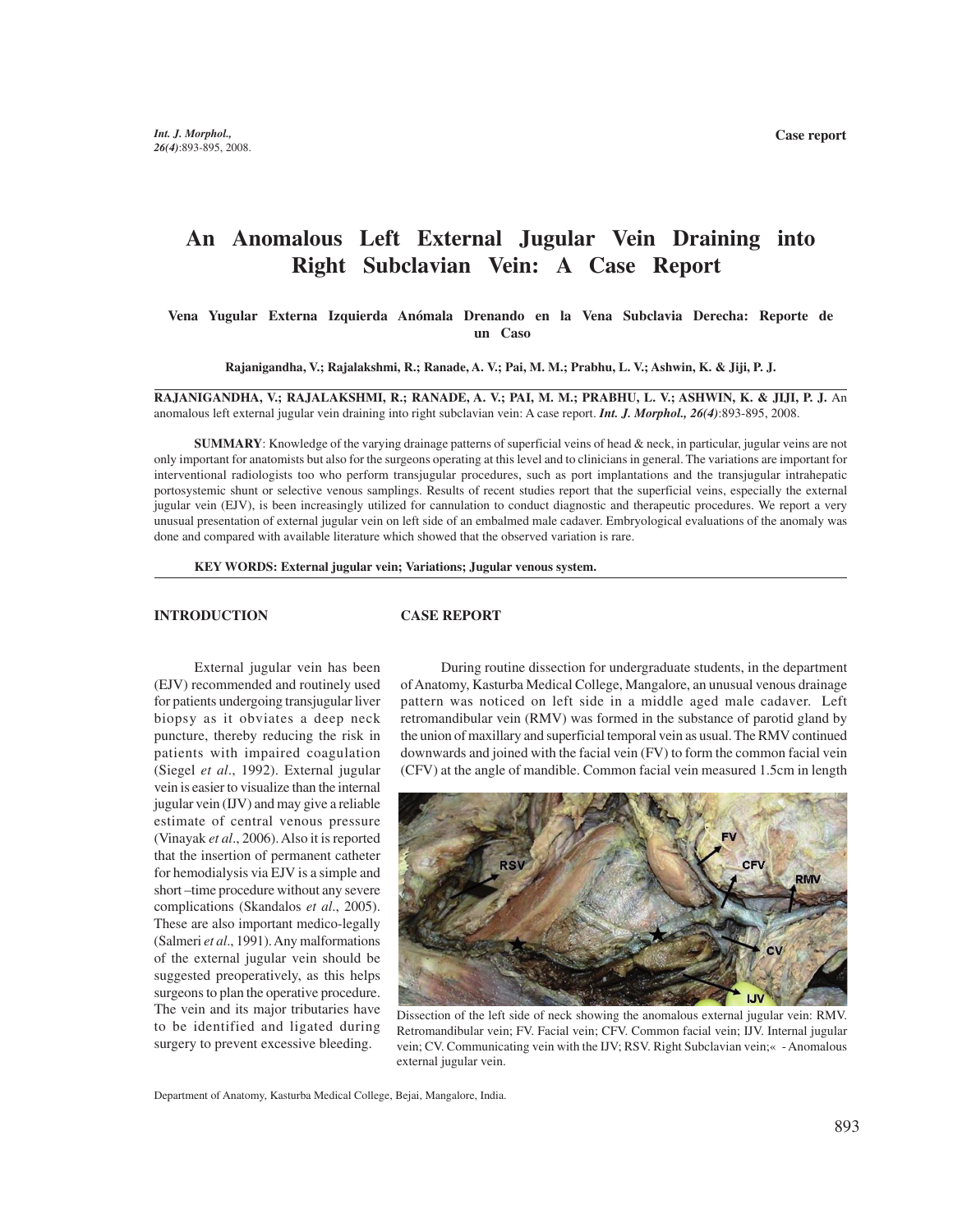and after a short course it bifurcated into two divisions. One of the two divisions was found to follow a peculiar route of termination. The posterior division opened into the internal jugular vein (IJV) through a connecting vein (CV), which passed superficial to common carotid artery. The anterior division then continued downwards and medially as the anomalous EJV, along the anterior border of sternocleidomastoid muscle and reached the jugular notch where it crossed the midline to drain into the opposite (right) subclavian vein (RSV). This vein from point of bifurcation to the termination in right subclavian vein was found to be highly tortous and measured 9.2 cm in length. All the superficial veins of the left side of neck were draining into the subclavian vein of same side.

## **DISCUSSION**

The veins of the neck vary considerably in their connections with each other, and in their relative sizes (Hollinshead, 1968). These anomalous patterns differ in their presentation being unilateral or bilateral, as well as between individuals. The venous drainage of head and neck is provided with a paired triple jugular system, comprising of superficial and deep vessels. The IJV being deep and dominant as it drains the brain. The superficial system includes subcutaneous veins; the external and anterior jugulars are especially variable in size and course. As per the standard description EJV begins in the substance of the parotid gland by the union of posterior division of RMV (posterior facial) and the posterior auricular veins or by a single one or some combination of these and the facial, maxillary or other veins near the mandibular angle (Hollinshead,1968). External jugular vein is increasingly being used for therapeutic procedures and monitoring by clinicians. It is often considered as a safer and suitable alternative when the cephalic vein approach is not feasible for totally implantable venous access device (TIVAD) placement (Di Carlo *et al.*, 2005). Yadav *et al*., (2000) describe a case where the EJV crossed sternocleidomastoid muscle superficially and ended in IJV above the level of superior belly of omohyoid. In contrast to the above mentioned literature, in the present report, EJV on left side is the continuation of the anterior division of CFV, which coursed obliquely downwards to cross the midline and drain into the opposite subclavian vein (right). Moreover, Hollinshead (1982) reports that the EJV usually receives the transverse cervical vein and suprascapular veins. In the present case, these veins were draining into subclavian vein of the same side. The complex embryological development of the vascular system might often result in clinically relevant variations, as in the present case where a normal *al.* (1997) has reported a case of anterior facial vein ending as external jugular vein and explained its embryonic development. The veins draining regions of the face and neck establish their identity only after the development of the skull. The external jugular vein is developed from a tributary of the cephalic vein from the tissues of the neck and anastomoses secondarily with the anterior facial vein (Bannister *et al.*, 1995). The cephalic vein at this stage forms a venous ring around the clavicle from which it is connected with the caudal part of the precardinal vein. The deep segment of the venous ring forms the subclavian vein and receives the definitive external jugular vein. The superficial segment of the ring ususually dwindles, but may persist in adult life (Padget, 1957). External jugular vein ends in internal jugular vein in one third of the cases (Hollinshed, 1956). In the present case, it can be hypothesized that external jugular vein failed to develop its posterior connection with the RMV with the persistence of the connection between the common facial and precardinal veins as seen in the 18mm stage of the embryo. Knowledge of the varying venous patterns in neck region is of paramount importance for the surgeons in order to avoid unnecessary bleeding during surgical procedures.

course of external jugular vein is not present. Chaudhary *et*

**RAJANIGANDHA, V.; RAJALAKSHMI, R.; RANADE, A. V.; PAI, M. M.; Prabhu, L. V.; ASHWIN, K. & JIJI, P. J.** Vena yugular externa izquierda anómala drenando en la vena subclavia derecha: Reporte de un caso. *Int. J. Morphol., 26 (4)*: 893-895, 2008.

**RESUMEN**: El conocimiento de los diferentes patrones de drenaje de las venas superficiales de la cabeza y cuello, en particular, las venas yugulares no sólo son importantes para anatomistas, sino también para los cirujanos que operan a este nivel y para los médicos en general. Las variaciones son importantes también para los radiólogos intervencionistas, quienes realizan procedimientos transyugulares, así como implantaciones portales y portosistémicas transyugulares intrahepáticas o derivación venosa selectiva. Resultados de estudios recientes informan que la venas superficiales, especialmente la vena yugular externa, es cada vez más utilizada para la canulación en diagnósticos y procedimientos terapéuticos. Se reporta una muy inusual variación anatómica de la vena yugular externa del lado izquierdo, presente en un cadáver embalsamado de sexo masculino. Fueron realizadas evaluaciones embriológicas de la anomalía y se compararon con la literatura mostrando que se trata de una variación rara.

**PALABRAS CLAVE: Vena yugular externa; Variaciones; Sistema venoso yugular.**